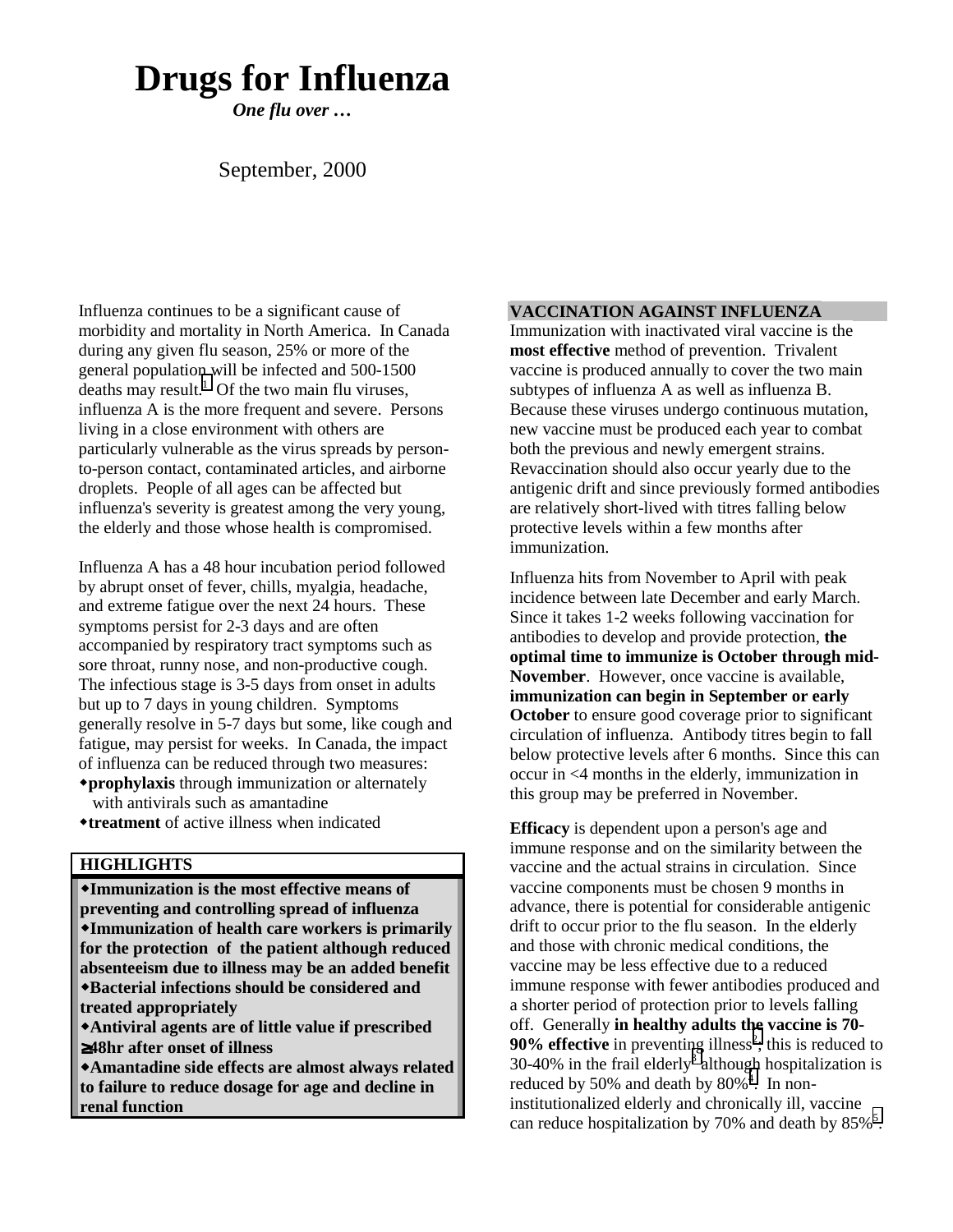**Side effects**: The vaccine does not contain live virus and cannot produce active illness. The most common complaint is mild soreness at the injection site for up to 2 days. In children not previously exposed to influenza or with use of whole rather than split virus vaccine, fever and myalgia may occur within 6-12 hours of vaccination and last 1-2 days; prophylaxis and treatment with acetaminophen may be helpful. Severe allergic reactions are rare and related to the egg protein or the thimersol preservative. Although very rare cases of Guillain-Barre Syndrome have been reported, the rate is no different (1-2 per million) than that seen in the unvaccinated population.

#### **Indications**: Immunization is **strongly recommended** and provided **free of charge** to select **groups at high risk** of complications or death:

• all adults  $\geq 65$ yrs old (The American ACIP recommends  $\geq$ 50yrs<sup>[6](#page-4-0)</sup>)

residents of long-term care facilities and group homes for the elderly or chronically ill

 $\triangle$ adults or children  $\geq$  6 months old with chronic pulmonary, cardiovascular, renal, metabolic, or immunocompromised conditions

children ≥ 6months - 18yrs on chronic ASA therapy (to prevent complication with Reye's Syndrome)

\**Hospitalized high risk patients should be vaccinated prior to discharge if not already immunized*

 **It is strongly recommended that health care givers and cohabitants who have regular contact with these groups also be vaccinated**. *Saskatoon District Health offers vaccination at no charge to all its employees regardless of site or occupation***.**

*...Vaccination of staff in Long Term Care can reduce patient morbidity and mortality...*

Vaccine is available at most physicians' offices and community health units at a cost to the client of up to **\$15.00 / dose** (includes variable administration fee). Others groups recommended for vaccination include:

- essential service workers
- students in institutional settings (e.g. dorms)
- travelers (check with Public Health regarding destination)
- $\triangle$ pregnant women who will be in  $2<sup>nd</sup>$  or  $3<sup>rd</sup>$  trimester during flu season (vaccine considered safe for administration at any time) anyone wanting it

The greatest barrier to vaccination remains public education. Many people think they do not need immunization, believe it lacks efficacy, or fear adverse effects.<sup>[7](#page-4-0)</sup>

**Contraindications**: Vaccine should not be given to people who:

- have had anaphylactic reactions to previous doses or to eggs
- are acutely ill and febrile until their symptoms resolve

#### **AMANTADINE PROPHYLAXIS:**

**Amantadine (Symmetrel) is the only antiviral drug approved for prophylaxis in Canada for adults and children** ≥ **1year old**. Amantadine prevents viral uncoating by blocking the ion channel activity of viral M2 protein. It is **70-90% effective in preventing influenza A** but is ineffective against influenza B which lacks the M2 protein substrate. **Amantadine should not replace immunization unless the vaccine is contraindicated**.

Prophylaxis with amantadine is indicated for: control of influenza A outbreaks in chronic care facilities (should be given to **all residents and unvaccinated staff** )

prophylaxis for high risk patients when vaccine is unavailable, contraindicated or unlikely to be effective due to antigenic drift

adjunctive treatment for late vaccination in high risk patients during the 2 week interval prior to adequate antibody production

adjunctive therapy in patients with immune deficiency who may not have adequate antibody response to vaccine (e.g. HIV)

health care workers in contact with high risk patients during community outbreaks

**Dosage** is dependent on age and renal function (>80%) eliminated unchanged in the urine) and is outlined in Table 1. Prophylaxis should be continued for 7-8 days following onset of the last case in an outbreak or possibly the entire flu season depending on the indication. Treatment is discussed later in this paper.

**Side effects**: **Side effects are most often related to failure to adjust dosage for age related decline in renal function**. CNS disturbances are most common with 5-10% of healthy adults reporting difficulty concentrating, insomnia, lightheadedness, and irritability. Nausea and vomiting can also occur. High serum levels have been associated with agitation, seizures, hallucinations, and marked behavioral changes; this is particularly problematic in the elderly and debilitated if the dose has not been adjusted. Patients with previous psychiatric conditions, seizure disorders, or on concurrent anticholinergic drugs may also be at increased risk of adverse CNS effects. They should receive a reduced dose or alternately, a neuraminidase inhibitor may be considered.<sup>[8](#page-4-0)</sup>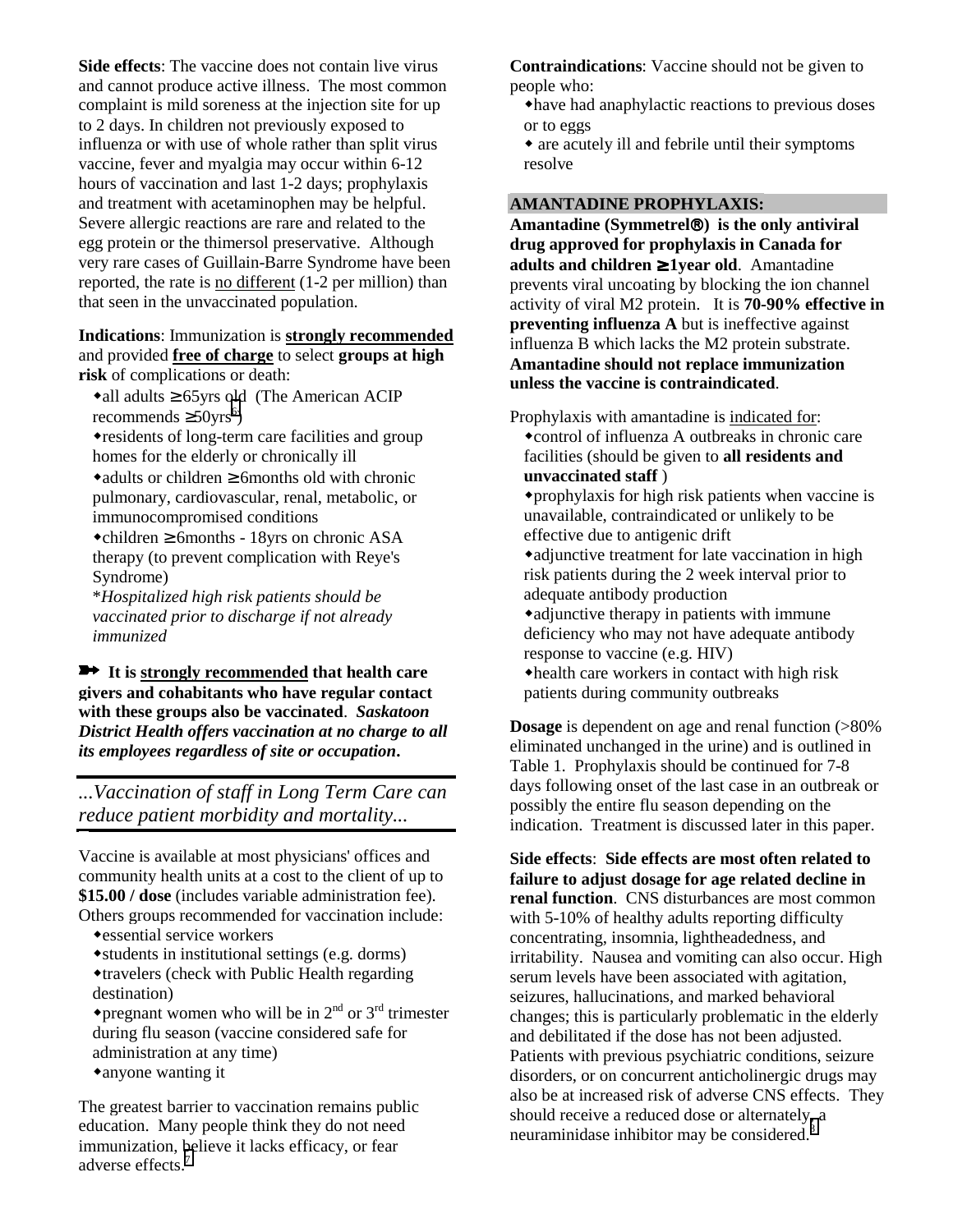#### **ANTIVIRALS FOR INFLUENZA TREATMENT**

Appropriate treatment of patients with respiratory illness depends on accurate and timely diagnosis. The early diagnosis of influenza can help reduce the inappropriate use of antibiotics as well as optimize antiviral therapy. However, some bacterial infections can produce symptoms similar to influenza or result as a complication, and should be treated appropriately if suspected. Recently the FDA issued a warning that some patients who died of serious bacterial complications of influenza were prescribed only antivirals and failed to receive appropriate antibiotic therapy.<sup>9</sup>

Three antiviral agents are approved in Canada for treatment of influenza: amantadine (Symmetrel<sup>®</sup>) and two neuraminidase inhibitors, oseltamivir (Tamiflu®) and zanamivir (Relenza®).

**Amantadine** can reduce the duration and severity of **uncomplicated influenza A** if given within 24-48 hours of illness. It is ineffective against influenza B. Dosages and side effects are compared in the chart following. Treatment should be discontinued after 3-5 days or within 48 hours of symptom resolution.

**Neuraminidase inhibitors (NI)** represent a new class of antivirals. **Oseltamivir (Tamiflu)** and **zanamivir (Relenza®)** inhibit neuraminidase, the enzyme responsible for cleaving sialic acid on the surface of host cells and virus envelopes to allow release of viral progeny. The result is a reduction in the amount of virus particles released to infect other cells. These drugs are effective for both influenza A and B. **To be effective for treatment, NIs must be initiated within 48 hours of onset of symptoms.** Earlier administration is associated with greater improvements although benefits are modest.

Studies show a reduction in severity of symptoms and earlier resolution of uncomplicated influenza but results have been variable. Major North American and European zanamivir studies have shown an average reduction in median time to alleviation of major symptoms of 1-1.5 days.<sup>10,11</sup> The MIST Study<sup>[12](#page-4-0)</sup> in the Southern hemisphere reported greater reductions of 1.5-2.5 days. When study populations were subgrouped in a recent pooled analysis, clinical benefit was greatest in those who started treatment within 36 hours of symptom onset, were febrile, and/or had laboratory-confirmed influenza.<sup>13</sup> One zanamivir study showed no detectable benefit in patients who started treatment after 30 hours of onset of symptoms.<sup>7</sup> Although some studies show reductions in subsequent antibiotic use, **neither drug has shown effectiveness in preventing serious**

**influenza related complications** (e.g. viral and bacterial pneumonia or exacerbation of chronic diseases). Additionally, data on efficacy of treatment in children and high risk groups is limited as studies do not usually include these populations in their treatment groups; most reported results have been obtained in otherwise healthy adults. These agents may have a more promising role in prophylaxis although they are not yet approved for this indication. They may be preferred in patients with a history of seizures or those on anticholinergic medications.<sup>8</sup> Oseltamivir and zanamivir are compared in Table 2.

#### **Considerations before prescribing NIs:**

vaccination is still the primary method of preventing and controlling influenza a typical influenza patient receiving a NI within 48 hours of the onset of influenza symptoms could expect to shorten the duration of symptoms by 1 day, and gain 1/2 day in getting back to normal activity (at a cost of  $\geq$  \$50)<sup>[14](#page-4-0)</sup> some patients may not get any benefit, especially if influenza A or B is not confirmed or if treatment is started after 36 hours of symptom onset • as with all drugs, these agents are not free of adverse effects… **oseltamivir can cause nausea and vomiting**; taking doses with food may alleviate this…**zanamivir may cause bronchospasm, especially in patients with asthma or COPD** the potential for bacterial infection should be considered for patients who become severely ill; NIs will not be effective in patients who go on to develop bacterial infections

#### **TIPS in Preparing for the Influenza Season**

Public and health professional education regarding role and benefit of immunization are key to success

 Immunization Drives in early fall for those at: High risk ~September-October Low risk ~October-November

For residents in long term care: have estimated CrCl determinations in patient charts prior to influenza season (Oct.); write orders for amantadine to be given upon confirmation of an outbreak (dose adjusted for age/renal function)

Emphasis on Staying Healthy; IF SICK, STAY HOME - !!!!

We wish to acknowledge those who have assisted in the development and review of this newsletter: Dr. K. Williams (Inf. disease) , Dr. T. Laubscher & Dr. M. Jutras (Family Medicine), Dr. E. Berman (LTC), Dr. C. Neudorf (MHO), Yvonne Shevchuk (U. of S. - C. of Pharmacy) members of the SDH - Influenza in LTC working group, & the RxFiles Advisory Committee. *Sharon Downey BSP & Loren D. Regier BSP, BA*

> *References available on request, or on line www.sdh.sk.ca/RxFiles*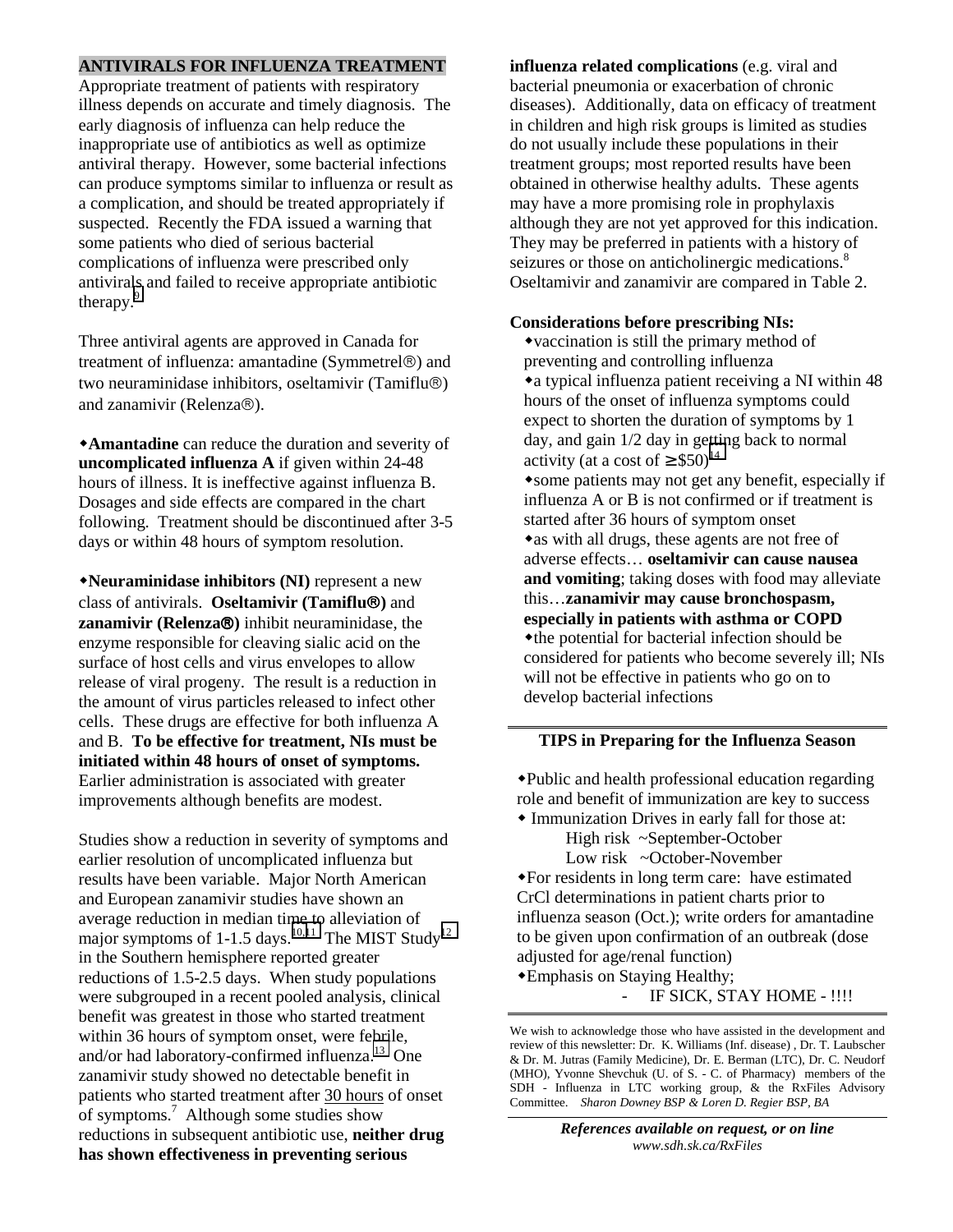#### **Table 1: AMANTADINE (Symmetrel ) Dosage by Age and Renal Function** <sup>8</sup>**,**[15](#page-4-0)

|                                                            | <b>DOSAGE</b>                                                                                     |  |  |  |  |
|------------------------------------------------------------|---------------------------------------------------------------------------------------------------|--|--|--|--|
| No recognized renal dysfunction                            |                                                                                                   |  |  |  |  |
| Children 1-9 yrs old <sup>a</sup>                          | 5mg/kg OD or divided BID (total daily dose not to exceed 150mg)                                   |  |  |  |  |
| Children $>10$ yrs old                                     | $200$ mg OD or divided BID $b$ (if less than 40 kg, give 5mg/kg per day)                          |  |  |  |  |
| Adults $\leq 64$ yrs old                                   | $200mg$ OD (or $100mg$ BID) <sup>b</sup> Note: 100mg OD adequate/better tolerated for prophylaxis |  |  |  |  |
| Adults $\geq 65$ yrs old                                   | 100mg OD                                                                                          |  |  |  |  |
| Renal dysfunction: CrCl* in ml/second (ml/min in brackets) |                                                                                                   |  |  |  |  |
| $>1.33$ ml/s<br>$(280 \text{ ml/min})$                     | 100mg po OD                                                                                       |  |  |  |  |
| 1.00-1.32 ml/s $(60-79 \text{ ml/min})$                    | Alternating daily doses of 100mg $&$ 50mg                                                         |  |  |  |  |
| $0.67 - 0.99$ ml/s $(40 - 59$ ml/min)                      | 100mg every 2 days                                                                                |  |  |  |  |
| $0.50 - 0.66$ ml/s $(30-39)$ ml/min)                       | 100mg twice weekly                                                                                |  |  |  |  |
| $0.33 - 0.49$ ml/s $(20-29)$ ml/min)                       | 50mg three times per week                                                                         |  |  |  |  |
| $< 0.32$ ml/s<br>$(10-19 \text{ ml/min})$                  | Alternating weekly doses of 100mg & 50mg                                                          |  |  |  |  |
| <b>Hemodialysis</b>                                        | 200 mg every 7 days                                                                               |  |  |  |  |

\* **Calculation of creatinine clearance (CrCl):**

 $\text{CrCl}$  ml/second =  $(140\text{-age})$  x weight (kg) serum creatinine (umol/L) x 50

Watch units for ml/second !!!

 $\triangleleft$ Females: CrCl = 0.85 x CrCl (male)

<sup>a</sup> Use in children < 1 yr old has not been evaluated b **Patients with history of seizures**: consider reduction in amantadine dose or use alternate neuraminidase inhibitor

#### **Table 2: Antiviral Agents for Treatment of Influenza**

|                                   | <b>M2 INHIBITORS</b>                                                                                                                                  | <b>NEURAMINIDASE INHIBITORS</b>                                                                                                  |                                                                                                                                                              |
|-----------------------------------|-------------------------------------------------------------------------------------------------------------------------------------------------------|----------------------------------------------------------------------------------------------------------------------------------|--------------------------------------------------------------------------------------------------------------------------------------------------------------|
|                                   | <b>Amantadine</b><br><b>SYMMETREL®</b>                                                                                                                | <b>Oseltamivir</b><br><b>TAMIFLU®</b>                                                                                            | <b>Zanamivir</b><br><b>RELENZA®</b>                                                                                                                          |
| Influenza coverage                | Influenza A only                                                                                                                                      | Influenza $A \& B$                                                                                                               | Influenza $A \& B$                                                                                                                                           |
| Route of administration           | Oral                                                                                                                                                  | Oral                                                                                                                             | Oral Inhalation (<2 % oral<br>bioavailability)                                                                                                               |
| Dosage forms available            | 100mg capsules<br>$10mg/ml$ syrup                                                                                                                     | 75 mg capsules                                                                                                                   | 5mg per inhalation via<br>Diskhaler <sup>d</sup>                                                                                                             |
| Approved for prophylaxis          | YES - $\geq 1$ yr old                                                                                                                                 | NO <sup>c</sup>                                                                                                                  | NO <sup>c</sup>                                                                                                                                              |
| Approved age for treatment        | $\geq$ 1 yrs old                                                                                                                                      | $\geq$ 18 yrs old                                                                                                                | $\geq$ 12 yrs old                                                                                                                                            |
| Dosage <sup>a</sup>               | see Table 1                                                                                                                                           | 75 mg po BID x 5 days                                                                                                            | 2 inhalations's $(10mg)$ q12h x<br>5days <sup>e</sup>                                                                                                        |
| Adjustment for renal failure      | YES - see Table 1                                                                                                                                     | YES - if $CrCl < 0.33$ ml/sec<br>75 mg po OD                                                                                     | N <sub>O</sub>                                                                                                                                               |
| Side Effects                      | CNS - lightheadedness,<br>insomnia, irritability (less<br>common when dose adjusted<br>for age $&$ renal function)<br>GI upset                        | Nausea, vomiting<br>Insomnia<br>Vertigo<br><b>Bronchitis</b>                                                                     | Nasal/throat irritation<br>Headache<br>GI upset<br>Bronchitis, Cough                                                                                         |
| Cost in Saskatchewan <sup>b</sup> | $\sim$ \$10.00 (cap); \$18.00 (syrup)                                                                                                                 | ~554.00                                                                                                                          | ~566.00                                                                                                                                                      |
| <b>Comments/Precautions</b>       | *Adverse CNS effects related<br>to and progressive with high<br>serum concentrations<br>*Reduce dosage for age, renal<br>function and seizure history | • Prodrug requiring<br>hepatic activation<br>$\bullet$ ~ 10% incidence of<br>nausea $+/-$ vomiting;<br>taking with food may help | *may cause bronchospasm<br>•in people with asthma or<br>COPD avoid or use cautiously<br>with access to a SABA (such as<br>salbutamol Ventolin <sup>®</sup> ) |

<sup>a</sup> Treatment must be initiated **within 48 hrs** of symptoms onset<br><sup>b</sup> Cost based on 5 day course of treatment for otherwise healthy adult <65 yrs old; includes acquisition cost, mark-up and dispensing fee

 $\degree$  New NIs <u>not</u> presently approved for prophylaxis although recent and ongoing trials show promising efficacy rates of 80-85% at 1/2 of the usual dose.<br>d Instructions included with Diskhaler, however patient should be

```
<sup>e</sup> Zanamivir - Recommended on first day: 2 inhalations stat; repeat after 2 hours then begin 2 inhalations q12h the next day for 4 days \mathbf{f} COPD = chronic obstructive pulmonary disease SABA = short acting be
```